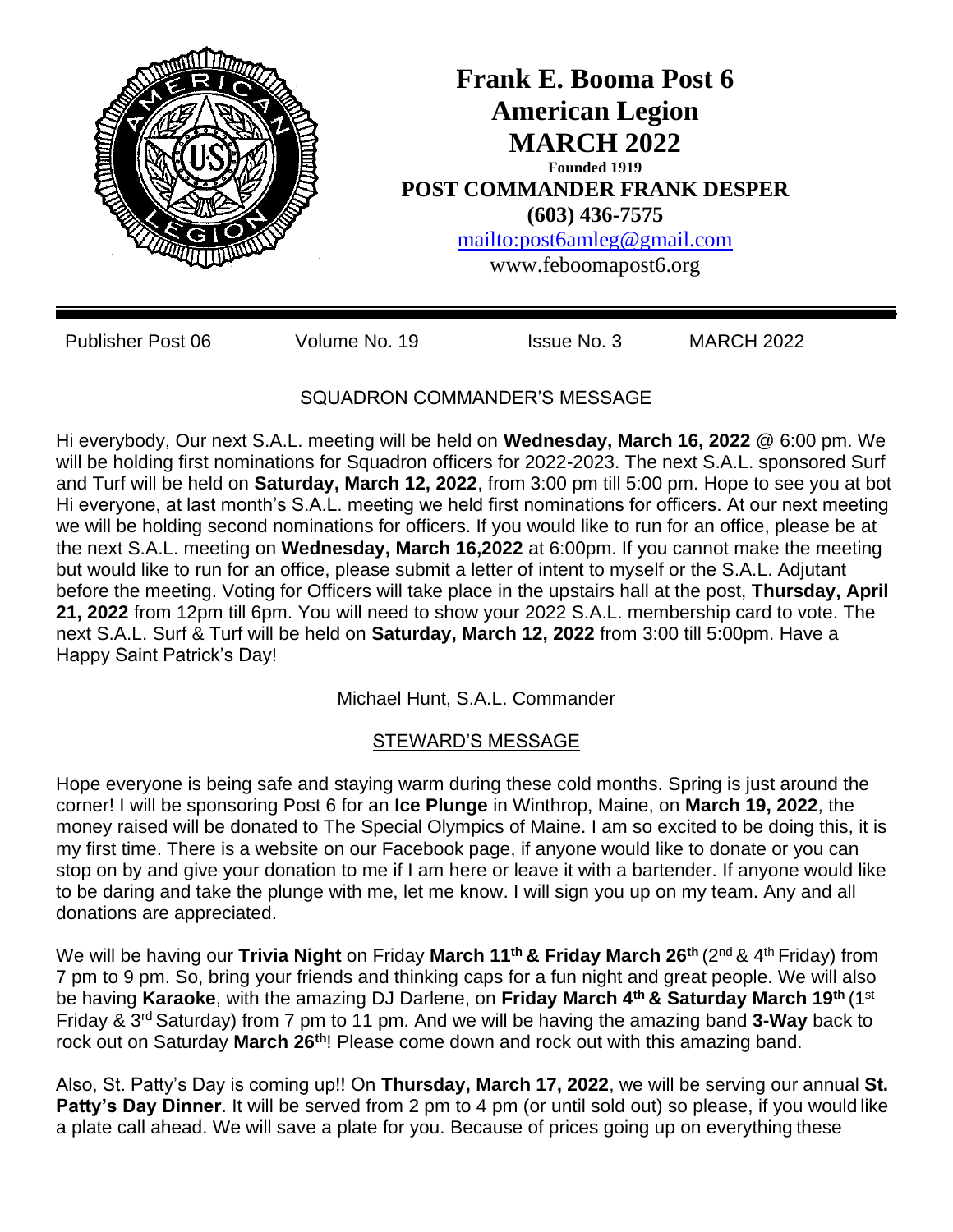days we will have to raise our prices of our dinners to \$8 a plate. If anyone would like to volunteer, please either let myself or a bartender know.

We WILL be having our weekly **Surf & Turf EVERY Saturday** from 3 pm to 5 pm! I hope to see everyone there. And if anyone can volunteer their time to either call or take the money, please let someone know. Any and all help is welcome. Thank you all so much and I hope everyone has a safe and warm month!

#### Sondra Cordero, Grille Steward

#### PRESIDENT'S MESSAGE

Hello Ladies: Just a reminder that at the next meeting, **Thursday, March 10, 2022** at 6:00 pm, we will have nominations of officers. Please attend and nominate someone or if you want to run, let us know and we will nominate you. Election of Officers will be on **Thursday, April 21, 2022** from 3 – 6 p.m. (before the Unit meeting reconvenes). Installation of new officers will be held on **Tuesday, April 26, 2022** at 7:00 pm by the District staff. Officers will wear navy pants/skirt and white top. I want to thank members who have volunteered to help our with programs, Surf and Turf and with other activities. Thank you all. We need your help and input. Our collection for the food pantry hasn't moved. What is there isn't enough to donate. So, if you haven't donated a food item, please do. Also, we still haven't found the winter clothes collection. That disappeared a while ago, so we don't have anything to donate to the homeless/veterans. Next winter we will collect clothes daily. Thank you for your efforts. Please see me if you have any questions, concerns or you want to sign up a new member.

Judi Fountas, Unit President

#### SURF & TURF SCHEDULE

MARCH 5th - Post MARCH 12th – S.A.L. MARCH 19th – Unit MARCH 26th – Post

# GRILLE SCHEDULE

MARCH 4th – Karaoke w/DJ Darlene MARCH 19th – Karaoke w/DJ Darlene MARCH 26th – 3-Way